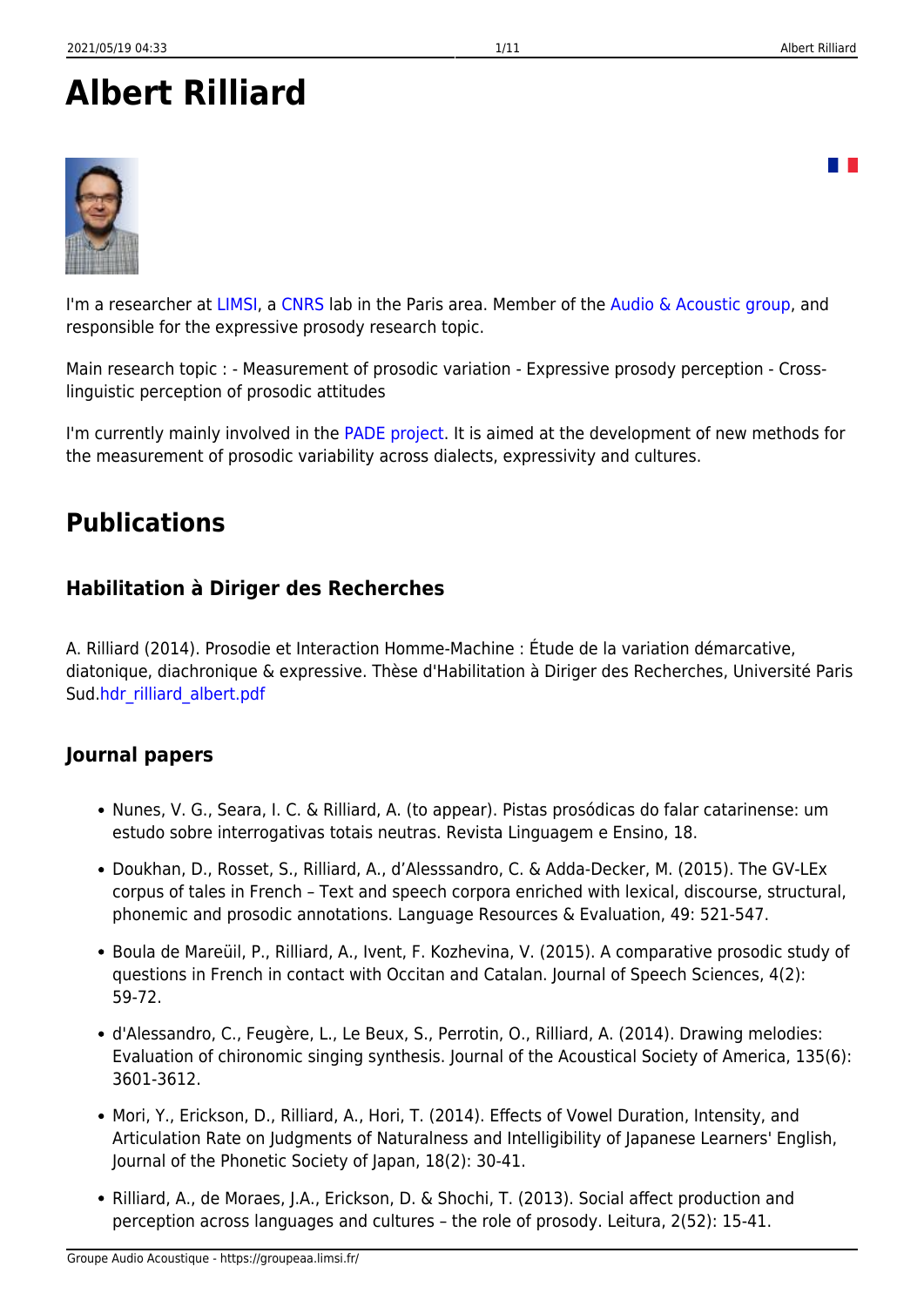- Lu, Y., Aubergé, V., Rilliard, A., Gu, W. (2013). 普通话态度语音的感知实验研究, Journal of the School of Chinese Language and Culture, Nanjing Normal University, 2013, 3: 169-174.
- Boula de Mareüil, P., Rilliard, A., Allauzen, A. (2012). Variation diachronique dans la prosodie du style journalistique : le cas de l'accent initial. Revue Française de Linguistique Appliquée, 17(1), 97-111.
- Boula de Mareüil; P., Rilliard, A., Allauzen, A. (2011). A diachronic study of initial stress and other prosodic features in the French news announcer style: corpus-based measurements and perceptual experiments. Language and Speech, 55(2), 263–293.
- De Castro Moutinho, L., Coimbra, R.-L., Rilliard, A., Romano, A. (2011). Mesure de la variation prosodique diatopique en portugais européen. Estudios de Fonética Experimental, XX, 35-55.
- d'Alessandro, C., Rilliard, A., Le Beux, S. (2011). Chironomic stylization of intonation. Journal of the Acoustical Society of America, 129(3), 1594-1604
- Rilliard, A. (2011). La base de données AMPER. Géolinguistique, hors-série n°4.
- Romano, A., Contini, M., Lai, J.-P., Rilliard, A. (2011). Distancias prosódicas entre variedades románicas en el marco del proyecto AMPER. Revista Internacional de Lingüística Iberoamericana, IX(1), 13-25.
- Audibert, N., Aubergé, V. & Rilliard, A. (2010). Discrimination perceptive d'expressions émotionnelles actées vs. spontanées. Variabilité interindividuelle et influence de l'intensité de l'émotion. Technique et Science Informatiques, numéro spécial sur les Agents Conversationnels Animés, 29(7), 833-857.
- Rilliard, A., Shochi, T., Martin J.C., Erickson D. & Aubergé, V. (2009). Multimodal Indices To Japanese And French Prosodically Expressed Social Affects. Language and Speech 52 (2&3), 223-243. DOI: 10.1177/0023830909103171
- Rilliard, A. (2009). On the measurement of the perceptive distance of prosodic social affectrs through its acoustic correlates. Transaction on Technical Committee of Psychological and Physiological Acoustics, The Acoustical Society of Japan, 39 (6), 471-476.
- Shochi, T., Gagnié, G., Rilliard, A., Erickson, D. & Aubergé, V. (2009). 日本人仏語学習者によるフ ランス語社会的情動情報の知覚. Transaction on Technical Committee of Psychological and Physiological Acoustics, The Acoustical Society of Japan, 39, 555-560.
- Shochi, T., Aubergé, V., Rilliard, A. (2009). 日本語母語話者は発話の一 部を聞いて態度を 知覚 で きるか ∏–Gatingパラダイムによる実験を通してー」. 『フランス日本語教育∏n°4, pp. 65-75.
- Mokhtari, A., Tabuchi, S., Shochi, T. & Rilliard, A. (2009). A Cross-Linguistic and Cultural Comparison of Perception for Japanese Communication - A Contrastive Study between Japanese and French - (in Japanese). Enseignement du Japonais en France, vol.4, pp.86-94.
- Tabuchi, S., Shochi, T., Mokhtari, A., Rilliard, A. (2009) Nihongo shigenkaiwa niokeru hatuwataido no ninshiki: Nihongobogowasha to kankokujin shokyugakushusha wo taishoni. Grammer and Speech VI, Kurosio publisher, Osaka, Japan.
- Erickson, D., Shochi, T., Menezes, C., Kawahara, H., Sakakibara, K., Rilliard, A. (2009) Nichi eigobogowasha niyoru kanjouonseichikaku no hikaku - kihonshuhasu igai no onkyotekitokusho kara erareru jouhou ni chumokushite. Grammar and Speech VI, Kurosio publisher, Osaka, Japan.
- Contini, M., Lai; J.P., Rilliard, A., Romano, A., Coimbra, R.L. & de Castro Moutinho, L. (2008). La collaboration scientifique franco-portugaise : une constance dans l'orientation scientifique du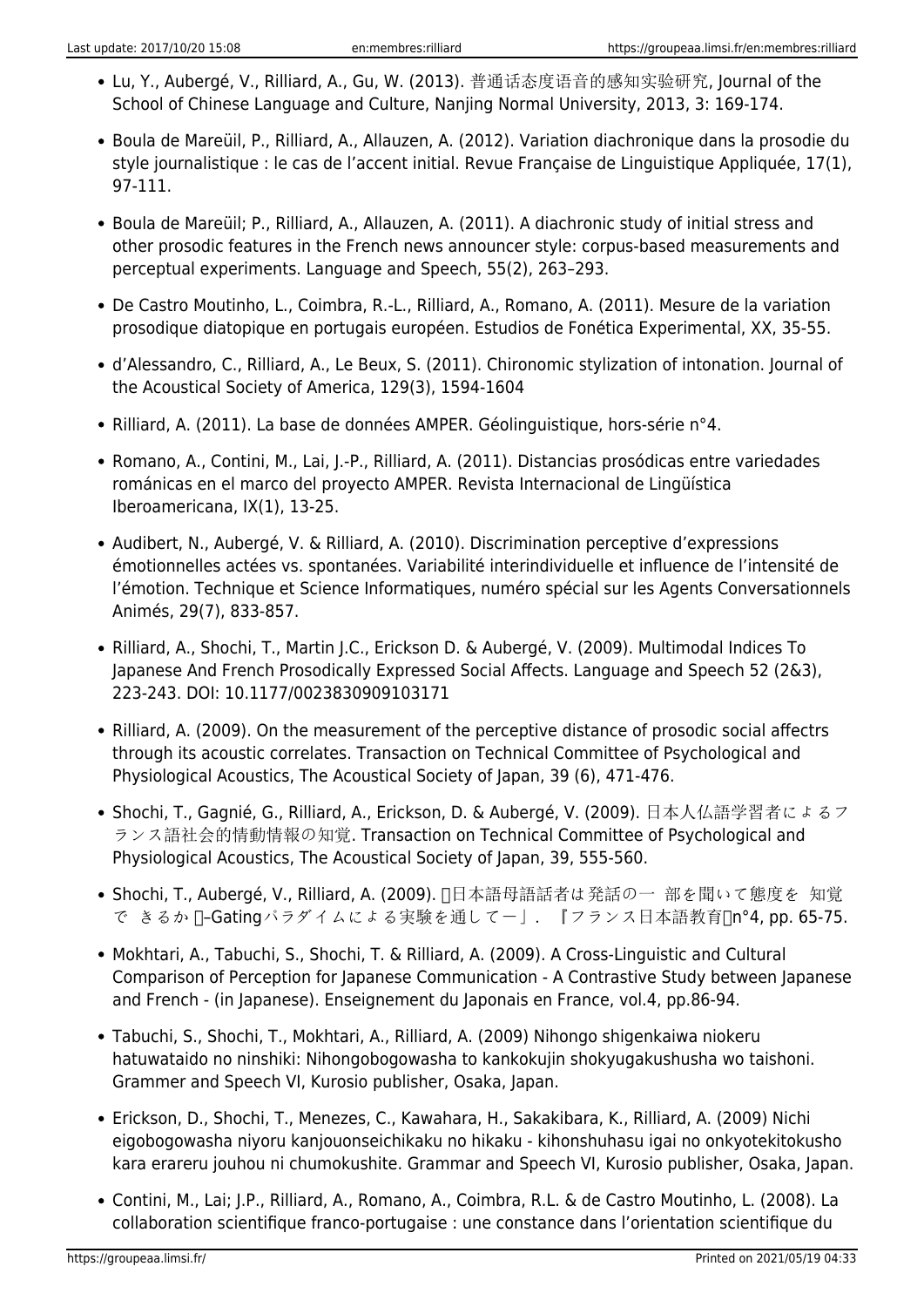Centre de Dialectologie de Grenoble. Bollettino dell'Atlante Linguistico Italiano, III Serie, 32, 205-214.

- Shochi, T., Aubergé, V., & Rilliard, A. (2007). Nihongo inritsu taido no chikaku ni ataeru nihongo syutoku no eikyo. Enseignement du Japonais en France, 3, 47-56.
- Aubergé, V., Audibert, N. & Rilliard, A. (2006). De E-Wiz à C-Clone : recueil, modélisation et synthèse d'expressions authentiques. Revue d'Intelligence Artificielle, 20(4-5), 499-527.
- Shochi, T., Aubergé, V., & Rilliard, A. (2005). Furansugo bogowasha wa donoyouni nihongo wo kikunoka – inritu taido ni chumokushite – Japanese Language Education in Europe, 9, 105-110.
- Rilliard, A. & Aubergé, V. (2003). Prosody evaluation as a diagnostic process: Subjective vs. objective measurements. International Journal of Speech Technology, 6 (4), 409-418.

### **Chapter in collective books**

- de Moraes, J. A. & Rilliard, A. (2015). Prosody and Emotion. In Armstrong, M., Henriks, N. & del Mar, M. (Eds.), Interdisciplinary approaches to intonational grammar in Ibero-Romance, Amsterdam : John Benjamins Publisher, 135-152.
- Boula de Mareüil, P., Rilliard, A., Lehka-Lemarachand, I., Mairano, P., Lai, J.P. (2015). Falling yes/no questions in Corsican French and Corsican: evidence for a prosodic transfer. In Delais-Roussarie, E., Herment, S., Avanzi, M (Eds.), Prosody and Language in Contact, Springer-Verlag, 101-122. ISBN : 978-3-662-45168-7
- Shochi, T., Kamiyama, T., Rilliard, A. & Aubergé, V. (2014). Apprentissage des expressions prosodiques et gestuelles de politesse par des francophones , In M. Andro-Ueda & J.-M. Butel (Eds.), Japon pluriel 9 — Histoires d'amour : quelques modalités de relation à l'autre au Japon, Paris: Philippe Picquier, 415-424. ISBN: 978-2-8097-0968-1.
- Rilliard, A., Erickson, E., de Moraes, J.A., Shochi, T. (2014). Cross-Cultural Perception of some Japanese Expressions of Politeness and Impoliteness. In F. Baider & G. Cislariu (Eds.), Linguistic approaches to emotions in context. John Benjamins Publishing Company, 251-276. ISBN: 9789027256461.
- de Moraes, J.A. & Rilliard, A. (2014). Illocution, attitudes and prosody: A multimodal analysis. In Raso, T. and Ribeiro De Mello, H. (Eds.). Spoken Corpora and Linguistic Studies. John Benjamins Publishing Company, 233-270.
- Rilliard, A., Shochi, T., Erickson, D., de Moraes, J.A. (2012). Developmental perception of polite & impolite non-verbal behaviours in Japanese. In H. Mello, M. Pettorino, T. Raso (Eds.), Proceedings of the VIIth GSCP International Conference: Speech and Corpora, Firenze University Press, 167-171. ISBN: 9788866553519.
- De Moraes, J.A., Rilliard, A., Erickson, D., Shochi, T. (2012). Acoustic analysis of a corpus of Brazilian Portuguese attitudes. In H. Mello, M. Pettorino, T. Raso (Eds.), Proceedings of the VIIth GSCP International Conference: Speech and Corpora, Firenze University Press, 162-166. ISBN: 9788866553519.
- de Moraes, J.A., Miranda, L., Rilliard, A. (2012). Facial gestures in the expression of prosodic attitudes of Brazilian Portuguese. In H. Mello, M. Pettorino, T. Raso (Eds.), Proceedings of the VIIth GSCP International Conference: Speech and Corpora, Firenze University Press, 157-161. ISBN: 9788866553519.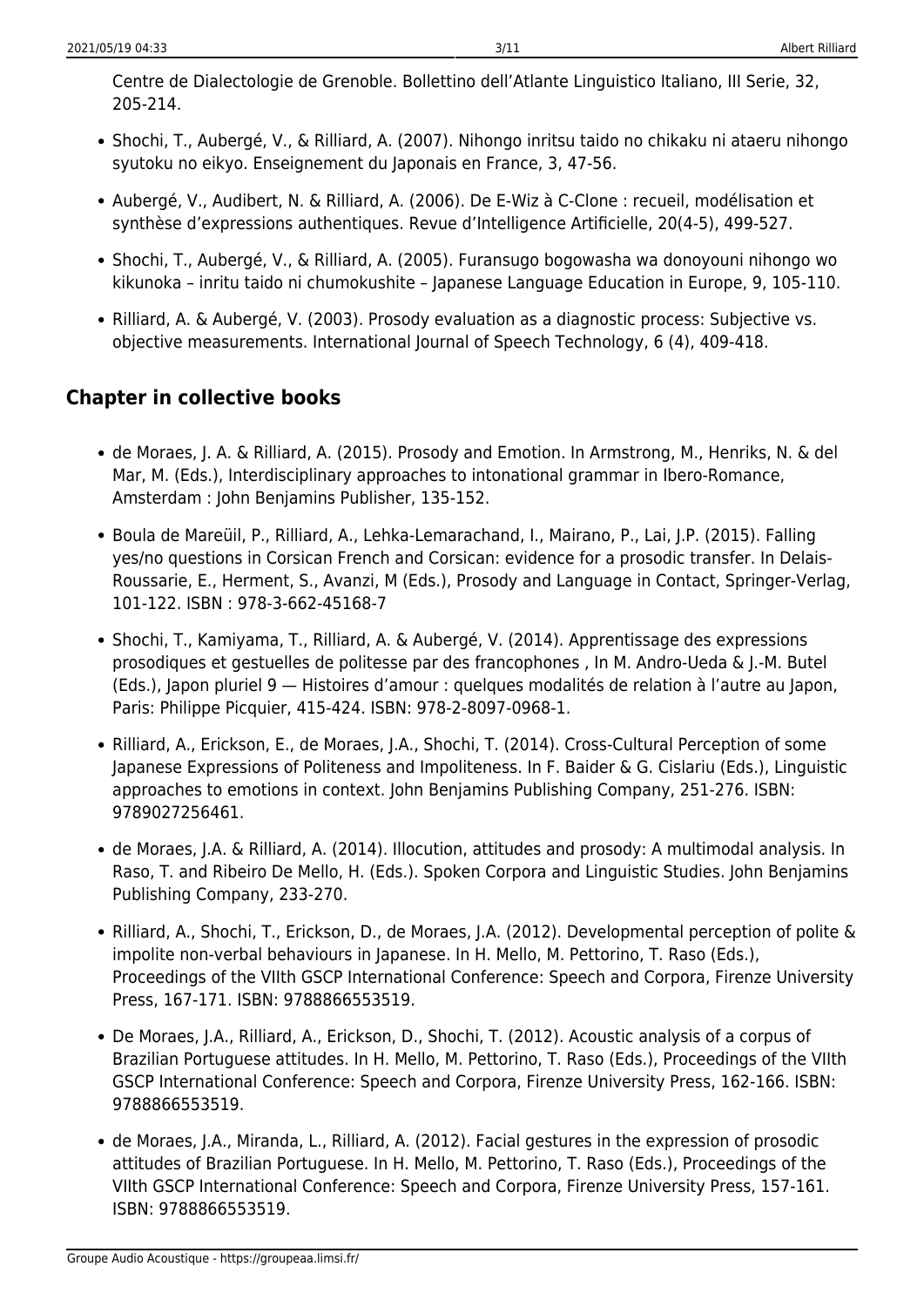- Mac, D., Aubergé, V., Rilliard, A., Castelli, E. (2012). Can the tones influence the acoustic perception of the Vietnamese attitudes by French listeners?. In H. Mello, M. Pettorino, T. Raso (Eds.), Proceedings of the VIIth GSCP International Conference: Speech and Corpora, Firenze University Press, 146-150. ISBN : 9788866553519.
- Lu, Y., Aubergé, V., Rilliard, A., Gu, W. (2012). Prosodic cross-linguistic perception of social affects in Mandarin Chinese by native, French and Vietnamese listeners, In H. Mello, M. Pettorino, T. Raso (Eds.), Proceedings of the VIIth GSCP International Conference: Speech and Corpora, Firenze University Press, 141-145. ISBN : 9788866553519.
- Shochi, T., Rilliard, A., Aubergé, V. & Erickson, D. (2009). Intercultural Perception of English, French and Japanese Social Affective Prosody. In S. Hancil (Ed.), The role of prosody in Affective Speech, Linguistic Insights 97, Peter Lang AG, Bern, 31-59.
- Shochi, T., Aubergé, V., & Rilliard, A. (2007). Hatsuwataido no bunkatekitokusei to niseno tomodachi. In T. Sadanobu & M. Nakagawa (Eds.). Onsei bunpo no taisho, Tokyo: Kurosio publisher, 55-78.
- Martin, J.-C., d'Alessandro, C., Jacquemin, C., Katz, B., Max, A., Pointal, L., Rilliard, A. (2007). 3D audiovisual rendering and real-time interactive control of expressivité in a talking head. In Y. Nakano, M. Neff, A. Paiva, M. Walker (Eds.), Intelligent virtual agents, Springer, 29-36.
- Lai, J.P. & Rilliard, A. (2007). L'intonation du parler occitan de la Viadène et présentation de la base de données AMPER. In J. Dorta (Ed.) La prosodia en el ámbito lingüístico románico. Santa Cruz de Tenerife : La Página Ediciones, S.L., 73-100.

#### **Proceedings**

- M. Guerry, T. Shochi, A. Rilliard, D. Erickson (2015). Perception of prosodic social affects in French: a free-labeling study. 18th International Congress of Phonetic Sciences (ICPhS 2015), Glasgow, UK, 10-14/08/2015, 4p
- T. Shochi, D. Fourer, J-L. Rouas, M. Guerry, A. Rilliard (2015). Perceptual evaluation of spoken Japanese attitudes, 18th International Congress of Phonetic Sciences (ICPhS 2015), Glasgow, UK, 10-14/08/2015, 4p.
- M. Evrard, S. Delalez, C. d'Alessandro, A. Rilliard (2015). Comparison of chironomic stylization versus statistical modeling of prosody for expressive speech synthesis, 16th INTERSPEECH 2015, Dresden, 06-10/09/2015.
- M. Evrard, A. Rilliard, C. d'Alessandro, (2015). Evaluation of the Impact of Corpus Phonetic Alignment on the HMM-Based Speech Synthesis Quality, 3rd International Conference on Statistical Language and Speech Processing (SLSP 2015), Budapest, 24-26/11/2015.
- H. Mixdorff, A. Hönemann, A. Rilliard (2015). Acoustic-Prosodic Analysis of Attitudinal Expressions in German. 16th INTERSPEECH 2015, Dresden, 06-10/09/2015, 1294-1298.
- Hönemann, H. Mixdorff, A. Rilliard (2015). Classification of Auditory-Visual Attitudes in German. 1st The 1st Joint Conference on Facial Analysis, Animation, and Auditory-Visual Speech Processing (FAAVSP 2015), Vienna, Austria, 11-13/09/2015, 202-207.
- Rilliard, D. Erickson, T. Shochi, J. de Moraes (2014). US English attitudinal prosody performances in L1 and L2 speakers, 7th International Conference on Speech Prosody (SP 2014), Dublin, Ireland, 20-23/05/2014, 895-899.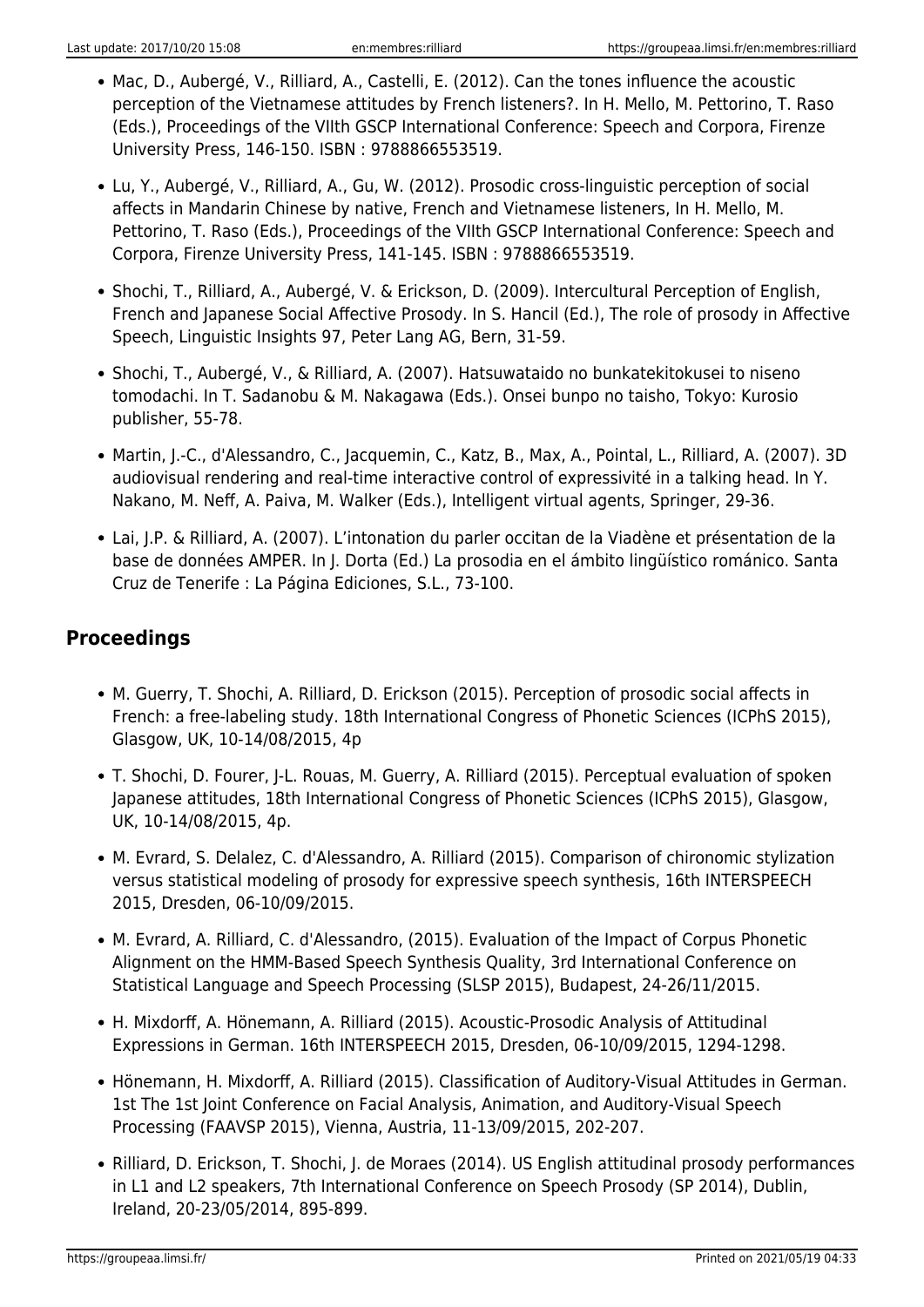- Y. Lu, V. Aubergé, A. Rilliard (2014). Prosodic profiles of social affects in mandarin chinese, 7th International Conference on Speech Prosody (SP 2014), Dublin, Ireland, 20-23/05/2014, 125-129.
- Y. Lu, V. Aubergé, N. Audibert, A. Rilliard (2014). Audiovisual Perception of Expressions of Mandarin Chinese social affects by French L2 Learners, 7th international conference on Speech Prosody (SP7 2014), Dublin, Ireland, 20-23/05/2014, 169-173.
- C-T. Do, M. Evrard, A. Leman, C. d'Alessandro, A. Rilliard, J-L. Crebouw (2014). Objective evaluation of HMM-based speech synthesis system using Kullback-Leibler divergence, , Singapour, 14-18/09/2014, 5p.
- T. Nguyen, A. Rilliard, D. Tran, C. d'Alessandro, T. Pham (2014). Intonation issues in HMM-based speech synthesis for Vietnamese, 4th International Workshop on Spoken Languages Technologies for Under-resourced languages (SLTU 2014), St Petersburg, Russia, 14-16/05/2014, 98-104.
- T. Nguyen, A. Rilliard, D. Tran, C. d'Alessandro (2014). Prosodic phrasing modeling for Vietnamese TTS using syntactic information, 15th Annual Conference of the International Speech Communication Association (INTERSPEECH 2014), Singapore, Singapore, 14/09 au 18/09, 2014, 2332-2336
- P. Boula De Mareüil, A. Rilliard, F. Ivent (2014). Une étude prosodique comparative des questions en français en contact avec l'occitan, 30th Journées d'Etude sur la Parole (JEP 2014), Le Mans, 23-27/06/2014, 10.
- Nguyen, T.T.T., d'Alessandro, C., Rilliard, A. et Tran, D.D. (2013). HMM-based TTS for Hanoi Vietnamese : issues in design and evaluation. In 14th Annual Conference of the International Speech Communication Association (INTERSPEECH 2013), Lyon, France, 25/08 au 29/08, 2311-2315.
- Rilliard, A., Erickson, D., Shochi, T. et de Moraes, J.A. (2013). Social face to face communication – American English attitudinal prosody. In 14th Annual Conference of the International Speech Communication Association (INTERSPEECH 2013), Lyon, France, 1648-1652.
- Rilliard, A., de Moraes, J.A., Shochi, T. et Erickson, D. (2013). Perception of emotions across sentence's mode in Brazilian Portuguese. In Workshop on Affective Social Speech Signals (WASSS 2013), Grenoble, France, ISCA, 2013.
- Lu, Y., Aubergé, V. et Rilliard, A. (2013). Cognitive distance of attitudes in Chinese and French, In Workshop on Affective Social Speech Signals (WASSS 2013), Grenoble, France, ISCA, 2013
- Shochi, T., Erickson, D., Rilliard, A. et de Moraes, J.A. (2013). Prosodic differences between L1 and L2 performance in social face to face American English context, In Workshop on Affective Social Speech Signals (WASSS 2013), Grenoble, France.
- Boula De Mareüil, P., Rilliard, A., Lehka-Lemarchand, I. et Ivent, F. (2013). Regional accents and languages in France : a contrastive prosodic analysis of Romance varieties, In Workshop on Phonetics, Phonology and Languages in Contact (PPLC 2013), Paris, France.
- Doukhan, D., Rilliard, A., Rosset, S. et d'Alessandro, C. (2012). Modelling pause duration as a function of contextual length. In Proceedings of Interspeech 2012, Portland, Oregon.
- Boula de Mareüil, P., Mairano, P., Rilliard, A. et Lai, J.-P. (2012). Corsican French questions : is there a prosodic transfer from Corsican to French and how to highlight it ?, In 6th International Conference on Speech Prosody (SP 2012), Shanghai, China, 22/05 au 25/05, 418-421.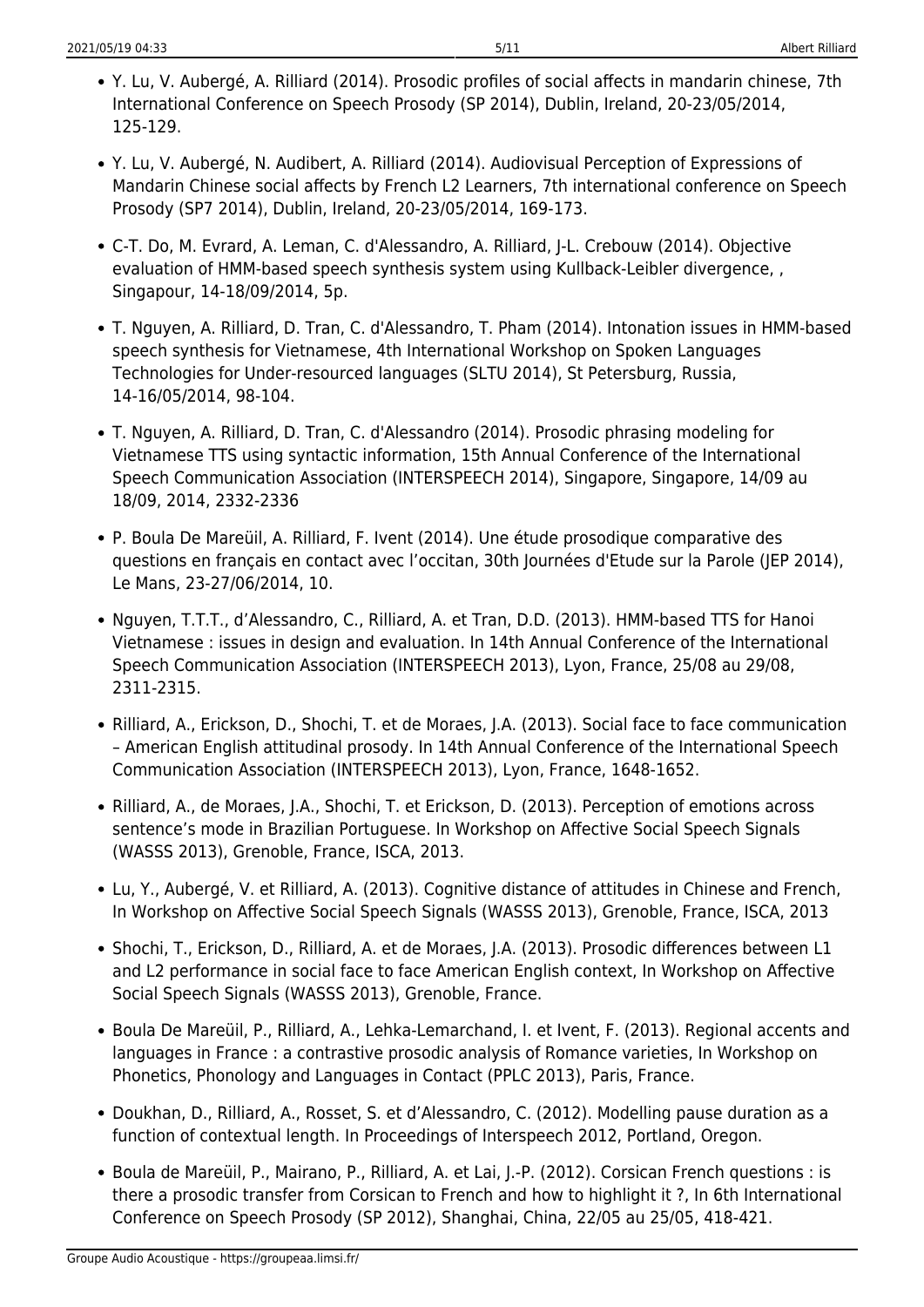- Mac, D.K., Aubergé, V., Castelli, E. et Rilliard, A. (2012). Local vs. global prosodic cues : effect of tones on attitudinal prosody in cross-perception of Vietnamese by French, In 6th International Conference on Speech Prosody (SP 2012), Shanghai, China, 22/05 au 25/05, 222-225
- Lu, Y., Aubergé, V. et Rilliard, A. (2012). Do you hear my attitude ? Prosodic perception of social affects in Mandarin, In 6th International Conference on Speech Prosody (SP 2012), Shanghai, China, 22/05 au 25/05, 685-688
- Rilliard, A., de Moraes, J.A., Erickson, D. et Shochi, T. (2012). Prosodic analysis of Brazilian Portuguese attitudes, In 6th International Conference on Speech Prosody (SP 2012), Shanghai, China, 22/05 au 25/05, 677-680
- Boula de Mareüil, P., Rilliard, A., Mairano, P. et Lai, J.-P. (2012). Questions corses : peut-on mettre en évidence un transfert prosodique du corse vers le français ?, In 29e Journées d'Etude sur la Parole (JEP 2012), Grenoble, France, 04/06 au 08/06, 609-616.
- Lu, Y., Aubergé, V. et Rilliard, A. (2012). Entends-tu mes attitudes ? Perception de la prosodie des affects sociaux en chinois Mandarin. In 29e Journées d'Etude sur la Parole (JEP 2012), Grenoble, France, 04/06 au 08/06, 25-32.
- Doukhan, D., Rosset, S., Rilliard, A., d'Alessandro, C. et Adda-Decker, M. (2012). Designing French Tale Corpora for Entertaining Text To Speech Synthesis. In Proceedings of LREC, Istanbul, Turkey.
- Lu, Y., Aubergé, V., Rilliard, A. et Gu, W. (2012). Prosodic cross-linguistic perception of social affects in Mandarin Chinese by native, French and Vietnamese listeners, In H. Mello, M. Pettorino, T. Raso (Eds.) Proceedings of the VIIth GSCP International Conference : Speech and Corpora, Firenze University Press, 141-145.
- Mac, D.K., Aubergé, V., Rilliard, A. et Castelli, E. (2012). Can the tones influence the acoustic perception of the Vietnamese attitudes by French listeners ? In H. Mello, M. Pettorino, T. Raso (Eds.) Proceedings of the VIIth GSCP International Conference : Speech and Corpora, Firenze University Press, 146-150.
- de Moraes, J.A., Rilliard, A., Erickson, D. et Shochi, T. (2012). Acoustic analysis of a corpus of Brazilian Portuguese attitudes, In H. Mello, M. Pettorino, T. Raso (Eds.) Proceedings of the VIIth GSCP International Conference : Speech and Corpora, Firenze University Press, 162-166.
- de Moraes, J.A., Miranda, L. et Rilliard, A. (2012). Facial gestures in the expression of prosodic attitudes of Brazilian Portuguese, In H. Mello, M. Pettorino, T. Raso (Eds.) Proceedings of the VIIth GSCP International Conference : Speech and Corpora, Firenze University Press, 157-161.
- Rilliard, A., Shochi, T., Erickson, D. et de Moraes, J.A. (2012). Developmental perception of polite et impolite non-verbal behaviours in Japanese, In H. Mello, M. Pettorino, T. Raso, Proceedings of the VIIth GSCP International Conference : Speech and Corpora, Firenze University Press, 167-171.
- Lu, Y., Aubergé, A. et Rilliard, A. (2012). Tonal Influences on the prosodic Crosslinguistic Perception of Mandarin Social Affects by French and Vietnamese listeners, In the Third International Symposium of Tonal Aspect of Language Proc., Nanjing, China.
- Doukhan, D., Rilliard, A., Rosset, S., Adda-Decker, M. et d'Alessandro, C. (2011). Prosodic analysis of a corpus of tales. In 12th Annual Conference of the International Speech Communication Association (INTERSPEECH 2011), Firenze, Italy, 27/08 au 31/08, 3129-3132.
- Rilliard, A. Allauzen, P. Boula de Mareüil (2011). Using dynamic time warping to compute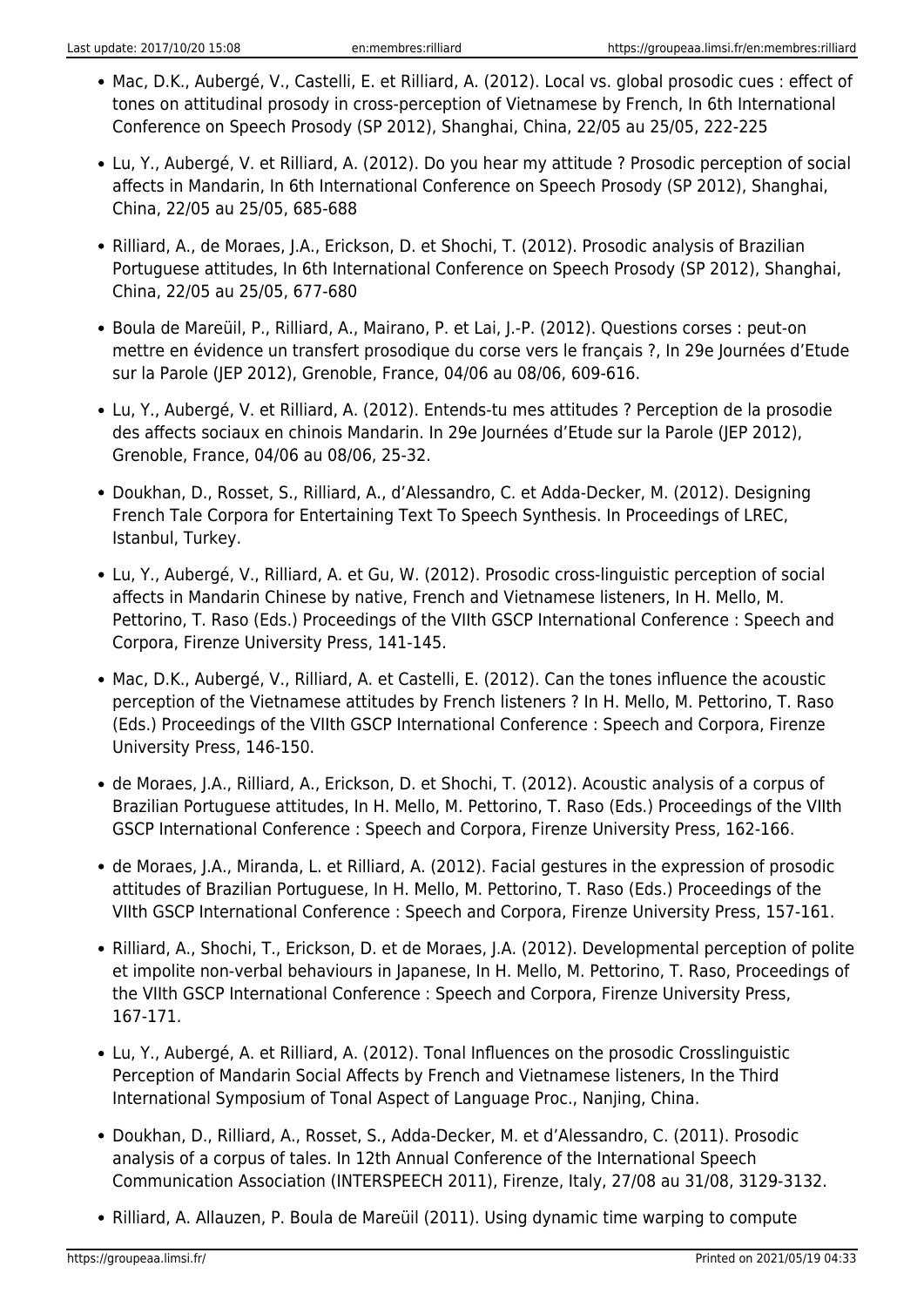prosodic similarity measures. In 12th Annual Conference of the International Speech Communication Association (INTERSPEECH 2011), Florence, Italy, 27/08 au 31/08, 2021-2024.

- de Moraes, J.A., Rilliard, A. Erickson, D. et Shochi, T. (2011). Perception of attitudinal meaning in interrogative sentences of Brazilian Portuguese. In Proceedings of the 17th International Congress of Phonetic Sciences (ICPhS XVII), Hong Kong, China.
- d'Alessandro, C., Quok, A., Deroo, O., Doukhan, D., Gelin, R., Martin, J.C., Pelachaud, C., Rilliard, A. et Rosset, S. (2010). Towards a storytelling humanoid robot, In AAAI 2010 Fall Symposium on Dialog With Robots, Arlington, USA.
- Le Beux, S., d'Alessandro, C. et Rilliard, A. (2010). Calliphony : a tool for realtime gestural modification and analysis of intonation and rythm, In International Conference on Speech Prosody (SP 2010), Chicago, USA, May 11-14, 2010, 4p.
- d'Alessandro, C., Le Beux, S. et Rilliard, A. (2010). Contrôle gestuel du modèle source / filtre de production de la voix, In 10ème Congrès Français d'Acoustique (CFA 2010), Lyon, France, 12-16 avril 2010, 4p.
- Mac, D.K., Aubergé, V., Rilliard, A. et Castelli, E. (2010). Cross-cultural perception of Vietnamese audio-visual prosodic attitudes, In International Conference on Speech Prosody (SP 2010), Chicago, USA, May 11-14, 4p.
- Mac, D.K., Aubergé, V., Rilliard, A. et Castelli, E. (2010). Perception interculturelle des attitudes audio-visuelles vietnamiennes, In 28e Journées d'Etude sur la Parole (JEP 2010), Mons, Belgique, 25-28 mai, 4p.
- de Moraes, J.A., Rilliard, A., Alberto, B. et Shochi, T. (2010). Multimodal perception and production of attitudinal meaning in Brazilian Portuguese, In International Conference on Speech Prosody (SP 2010), Chicago, USA, May 11-14, 4p.
- Shochi, T., Gagnié, G., Rilliard, A., Erickson, D. et Aubergé, V. (2010). Learning effect of French prosodic social affects for Japanese learners of French language, In International Conference on Speech Prosody (SP 2010), Chicago, USA, May 11-14,
- Audibert, N., Aubergé, V. et Rilliard, A. (2010). Prosodic correlates for the discrimination of acted vs spontaneous expressive speech : a pilot study, In International Conference on Speech Prosody (SP 2010), Chicago, USA, May 11-14, 4p.
- Clavel, C., Rilliard, A., Martin, JC & Shochi, T. (2009). Personality Differences in the Multimodal Perception and Expression of Cultural Attitudes and Emotions. 1st IEEE International Workshop on Social Signal Processing, Amsterdam, September 13th.
- Dang-Khoa Mac, Véronique Aubergé, Albert Rilliard, Eric Castelli (2009). Audio-Visual prosody of social attitudes in Vietnamese: building and evaluating a tones balanced corpus. Proceedings of Interspeech 2009, 6-10 September 2009, Brighton, UK.
- Takaaki Shochi, Donna Erickson, Kaoru Sekiyama, Albert Rilliard & Véronique Aubergé (2009). Iapanese childrenâ $\Box$ s acquisition of prosodic politeness expressions. Proceedings of Interspeech 2009, 6-10 September 2009, Brighton, UK.
- Boula de Mareüil, P. Rilliard, A. & Allauzen, A. (2009). Perception of the evolution of prosody in the French broadcast news style. Proceedings of Interspeech 2009, 6-10 September 2009, Brighton, UK.
- Takaaki Shochi, Donna Erickson, Albert Rilliard, Kaoru Sekiyama, Véronique Aubergé (2009).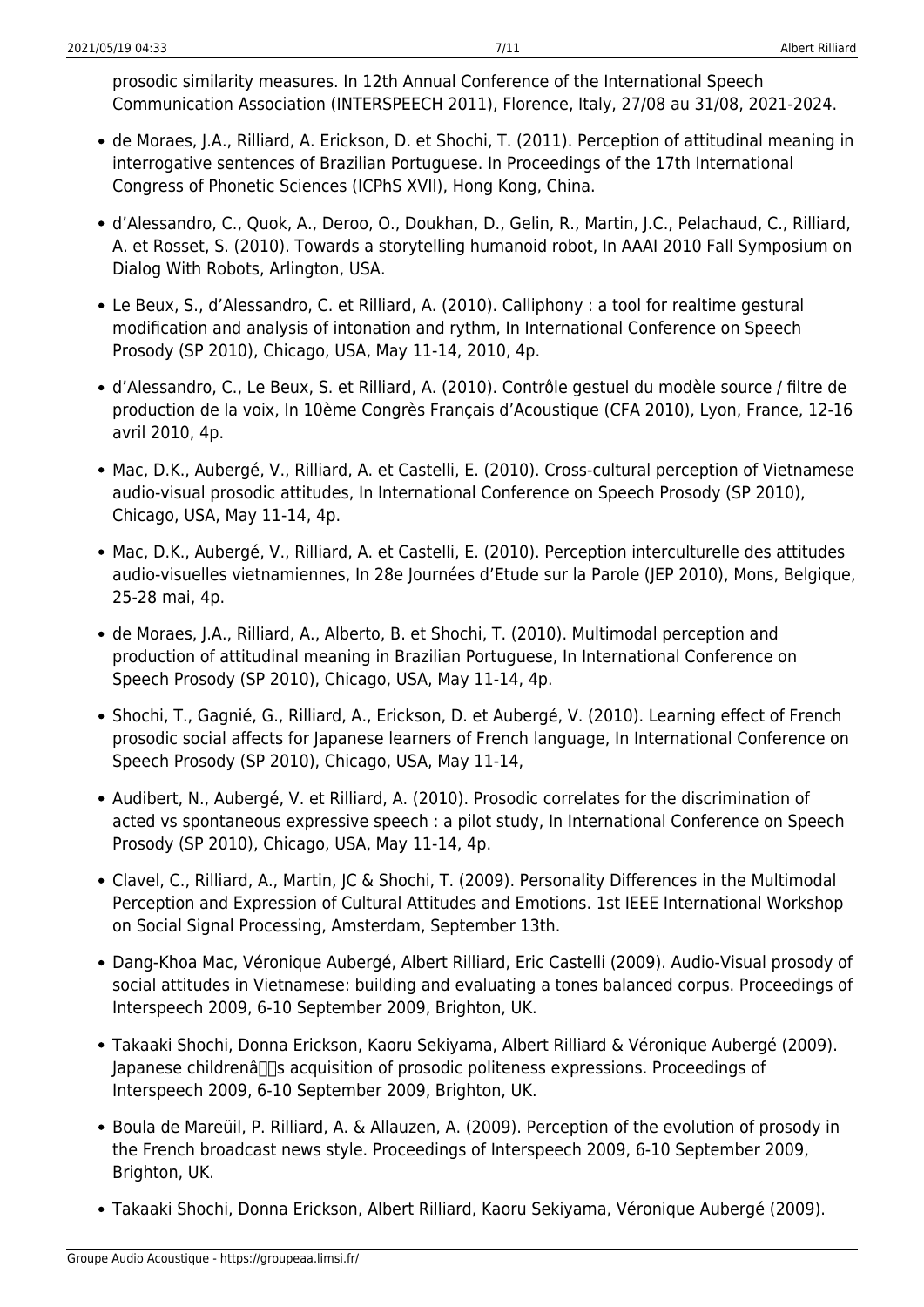$I$ apanese childrenâ $\Pi$ s perception for audio-visual prosody of social politeness. 10th National Conference on Man-Machine Speech Communication - International Symposium on Asian Speech Resources, Xinjiang Normal University, Urumqi, Xinjiang Province, China, 14-16 august 2009

- Takaaki Shochi, Donna Erickson, Kaoru Sekiyama, Albert Rilliard & Véronique Aubergé (2009). Comparison between Japanese children and adults perception of prosodic politeness expressions. Proceedings of Meetings on Acoustics, ASA, Vol 6(1), 062001, url: <http://link.aip.org/link/?PMA/6/062001/1> , DOI:10.1121/1.3171002
- Rilliard, A. & Lai, J-P. (à paraître). Outils pour le calcul et la comparaison prosodique dans le cadre du projet AMPER- l'exemple des variétés Occitane et Sarde. Actes du symposium international sur la Variation diatopique de l'intonation dans le domaine roumain et roman. Iasi, Octobre 2008.
- Erickson, D., Chun-Fang, H., Shochi, T., Rilliard, A., Dang, J., Iwata, R., Lu, X. Acoustic and articulatory cues for Taiwanese, Japanese and American listeners' perception of Chinese happy and sad speech. Proceeding of 2008 Autumn meeting, The Acoustic Society of Japan.
- Boula de Mareüil, P., Rilliard A. & Allauzen, A. (2008). Etude diachronique de l'accent initial au travers d'archives audio. Journées d'Etude de la Parole, Avignon, France.
- Audibert, N., Aubergé, V. & Rilliard, A. (2008). Emotions actées vs. spontanées : variabilité des compétences perceptives. Journées d'Etude de la Parole. Avignon, France.
- Audibert, N., Aubergé, V. & Rilliard, A. (2008). How we are not all competent the same for discriminating acted from spontaneous expressive speech. Speech Prosody 2008, Campinas, Bresil, 693-696.
- Boula de Mareüil, P., Rilliard A. & Allauzen, A. (2008). A diachronic study of prosody through French audio archives. Speech Prosody 2008, Campinas, Bresil, 531-534.
- Fék, M., Audibert, N., Szabó, J., Rilliard, A., Németh, G. & Aubergé, V. (2008). Multimodal Spontaneous Expressive Speech Corpus for Hungarian. International Conference on Language Resources and Evaluation, Marrakech, Maroc.
- Rilliard, A., Martin, J.C., Aubergé, V. & Shochi, T. (2008). Perception of French Audio-Visual Prosodic Attitudes. Speech Prosody 2008, Campinas, Bresil, 685-688.
- Shochi, T., Erickson, D., Rilliard, A., Aubergé, V. & Martin, J.C. (2008). Recognition of Japanese attitudes in Audio-Visual speech. Speech Prosody 2008, Campinas, Bresil, 689-692.
- Rilliard, A. & Lai, J.-P. (2008). La Base de Données AMPER et ses interfaces : structure et formats de données, exemple d'utilisation pour une analyse comparative de la prosodie de différents parlers romans. In L. de Castro Moutinho & R.L. Coimbra, Actas I Jornadas Cientificas AMPER-POR, Universidade de Aveiro, Portugal, 29-30 Outubro 2007, 127-139.
- Tabuchi, S., Shochi, T., Mokhtari, A., & Rilliard, A. (2007). Nihongo hatsuwa ni okeru hatsuwa taido no chikaku : nihongo kankokugo wo taisho ni. International Symposium on Education and Teaching Materials for Spoken Japanese Language. Kobe University, Hyakunen kinenkan, Kobe, Japan, Dec. 9, 2007. (in Japanese)
- d'Alessandro, C., Rilliard, A. & Le Beux, S. (2007). Computerized chironomy: evaluation of handcontrolled Intonation reiteration. Proceedings of Interspeech 2007, Antwerpen, Belgium, 1270-1273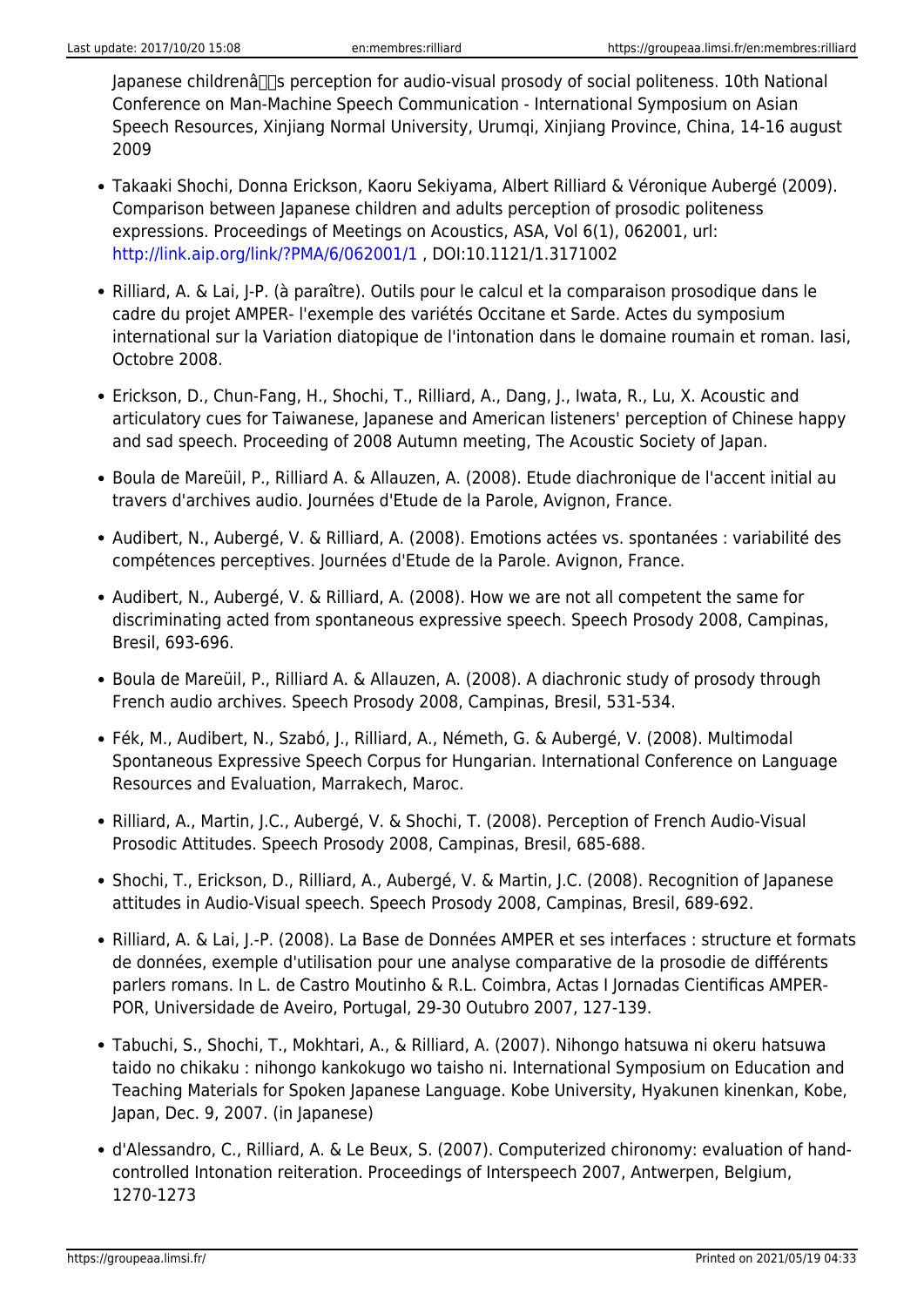- Audibert, N., Aubergé, V. & Rilliard, A. (2007). When is the emotional information? A gating experiment for gradient and contours cues. Proceedings of ICPhS 2007, Saarbrucken, Germany, 2137-2140.
- Le Beux, S., Rilliard, A. & d'Alessandro, C. (2007). Calliphony: A real-time intonation controller for expressive speech synthesis. Proceedings of the 6th ISCA Speech Synthesis Research Workshop, Bonn, Germany.
- Martin, J.-C., d'Alessandro, C., Katz, B., Jacquemin, C., Max, A., Pointal, L. & Rilliard, A. (2007). 3D Audiovisual Rendering and Real-Time Interactive Control of Expressivity in a Talking Head. Proceedings of the 7th International Conference on Intelligent Virtual Agents, Paris, France.
- Shochi, T., Aubergé, V. & Rilliard, A. (2007). Cross-Listening of Japanese, English and French social affect : about universals, false friends and unknown attitudes. Proceedings of ICPhS 2007, Saarbrucken, Germany, 2097-2100.
- Aubergé, V. & Rilliard, A. (2006). More than pointing with the prosodic focus: The Valence-Intensity-Domain (VID) model. Proceedings of the Speech Prosody 2006 Conference, Dresden, Germany.
- Shochi, T., Aubergé, V. & Rilliard, A. (2006). How prosodic attitudes can be false friends: Japanese vs. French social affects. Proceedings of the Speech Prosody 2006 Conference, Dresden, Germany.
- Aubergé V., Rilliard A. & Audibert N. (2006). Auto-annotation: an alternative method to label expressive corpora. Proceedings of the Workshop « Corpora for research on emotion and affect » , Gènes, Italie
- Aubergé V. & Rilliard A. (2006). Le focus prosodique n'est pas que déictique : Le modèle VID (Valence-Intensité-Domaine). Actes des Journées d'étude sur la Parole, Dinard, France.
- Audibert, N., Vincent, D., Aubergé, V., Rilliard, A. & Rosec, O. (2006). Dimensions acoustiques de la parole expressive : Poids relatifs des paramètres resynthétisés par Praat vs. LF-ARX. Actes des Journées d'étude sur la Parole, Dinard, France.
- Shochi, T., Aubergé, V. & Rilliard, A. (2006). Comment les attitudes prosodiques sont parfois de « faux-amis » : Les affects sociaux du japonais vs. français. Actes des Journées d'étude sur la Parole, Dinard, France.
- Aubergé, V. & Rilliard, A. (2005). The focus prosody: more than a simple binary function. Proceedings of Interspeech 2005, Lisbon, Portugal, 1373-1376.
- Aubergé, V., Rilliard, A. & Audibert, N. (2005). De E-Wiz à E-Clone : méthodologie expérimentale pour la modélisation des émotions et affects authentiques. Actes du premier Workshop francophone sur les Agents Conversationnels Animés, Grenoble, France, 125-134.
- Audibert, N., Rilliard, A. & Aubergé, V. (2005). La plateforme E-Wiz (Expressive-Wizard of Oz) : capture d'expressions authentiques en Interaction Homme-Machine. Actes du premier Workshop francophone sur les Agents Conversationnels Animés, Grenoble, France, 161-164.
- Audibert, N., Aubergé, V. & Rilliard, A. (2005). The Prosodic Dimensions of Emotion in Speech: the Relative Weights of Parameters. Proceedings of Interspeech 2005, Lisbon, Portugal, 525-528.
- Audibert, N., Aubergé, V. & Rilliard, A. (2005). The Relative Weights of Prosodic Parameters for the Expression of Emotion in Speech: a Resynthesis Study. Proceedings of the first international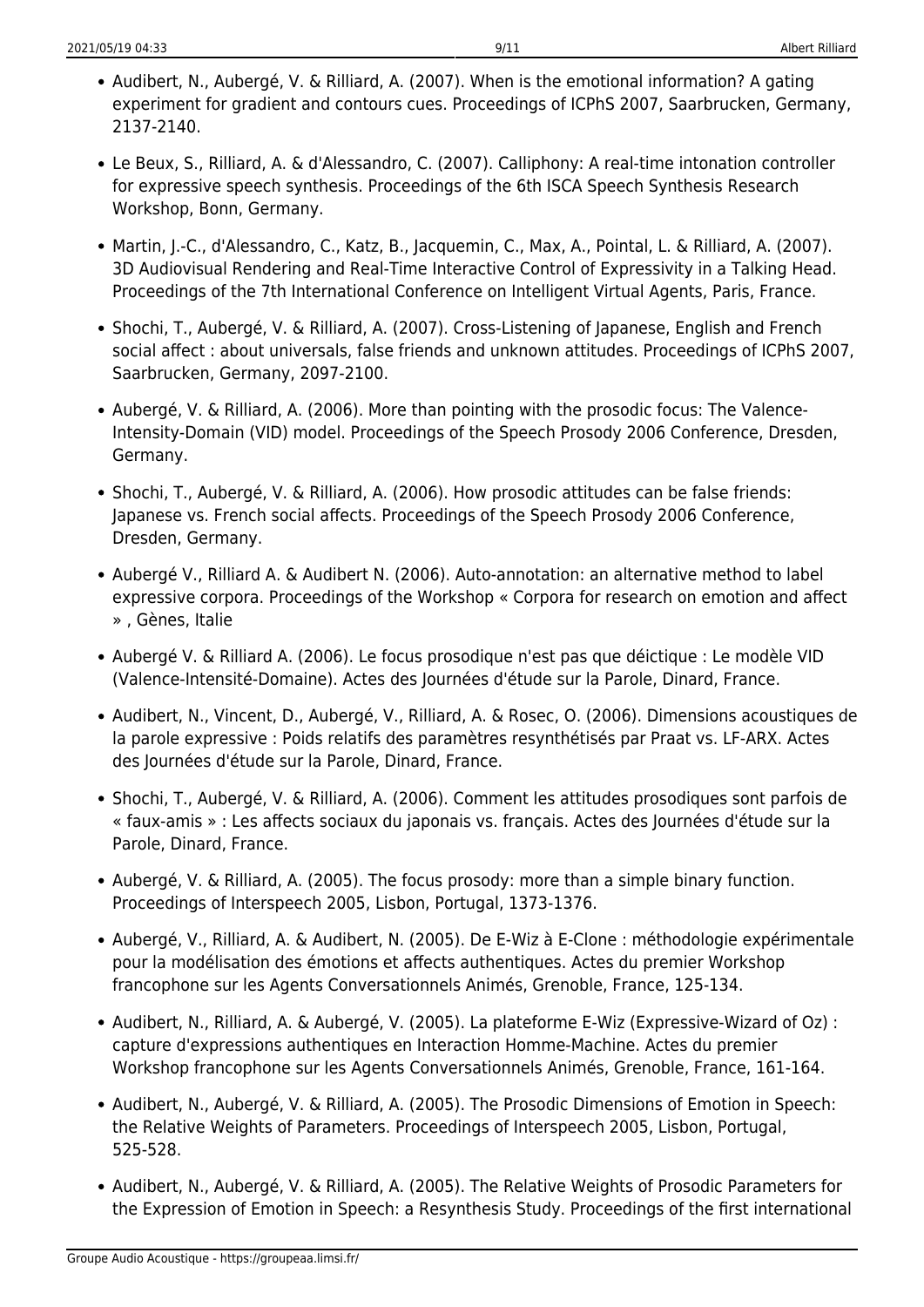conference on Affective Computing & Intelligent Interaction, Beijing, China, 527-534.

- Shochi, T., Aubergé, V. & Rilliard, A. (2005). Because attitudes are social affects, they can be false friends? Proceedings of the first international conference on Affective Computing & Intelligent Interaction, Beijing, China, 482-489.
- Aubergé V., Audibert N., Rilliard A (2004). Acoustic Morphology of Expressive Speech: What about Contours? Speech Prosody, Nara, Japon. Mars 2004.
- Aubergé V., Audibert N., Rilliard A (2004). E-Wiz: A Trapper Protocol for Hunting the Expressive Speech Corpora. In Lab. 4th International Conference on Language Resources and Evaluation, Lisbonne, Portugal. Mai 2004.
- Audibert N., Aubergé V., Rilliard A (2004). EWiz : contrôle d'émotions authentiques. XXVe Journées d'Etude de la Parole, Fès, Maroc. Avril 2004.
- Rilliard A., Aubergé V., Audibert N. (2004). Evaluating an Authentic Audio-Visual Expressive Speech Corpus. 4th International Conference on Language Resources and Evaluation (LREC'04), Lisbonne, Portugal, 175-178.
- Aubergé, V., Audibert, N. & Rilliard, A. (2003). Why and how to control the authentic emotional speech corpora ? In Eurospeech 2003, 185-188. Genève.
- Rilliard, A. (2003). Objective vs. Subjective Evaluation of Synthetic Prosody. In 15th International Congress of Phonetic Sciences, 2953-2956. Barcelone.
- Rilliard, A. & Aubergé, V., (2002). Towards a Linguistic Validation of a Prosodic Generation Model. In Speech Prosody, 607-610, Aix-en-Provence.
- Rilliard, A. & Aubergé, V. (2001). Mesure de l'intelligibilité de la démarcation prosodique. Actes des Journées Prosodie, Grenoble, France.
- Rilliard, A. & Aubergé, V. (2001). Prosody evaluation as a diagnostic process: subjective vs. objective measurements, 4th ISCA Workshop on Speech Synthesis, Atholl, Scotland.
- Rilliard, A. & Aubergé, V. (2000). Perception and Analysis of a Reiterant Speech Paradigm: a Functional Diagnostic of Synthetic Prosody, Actes de la 2nde International Conference on Linguistic Ressources and Evaluation, Athènes, Grèce, 661-664.
- Aubergé, V & Rilliard, A. (2000). Prosody evaluation: quality measurement or diagnostic?, Workshop COST 258, Stockholm, février.
- Rilliard, A. & Aubergé, V. (1999). Prosody Diagnostic using Reiterant Speech. Proceedings of the 14th International Congress on Phonetic Sciences, Berkeley, USA, 37-40.
- Rilliard, A. & Aubergé, V. (1998). Mesure perceptive de la fonction linguistique de la prosodie pure à l'aide d'énoncés réitérés, Annales des XXIIèmes Journées d'études de la Parole, 123-126, Martigny, Suisse.
- Morlec Y., Rilliard A., Bailly G. & Aubergé V. (1998). Evaluating the Adequacy of Synthetic Prosody in Signalling Syntactic Boundaries: Methodology and First Results. Actes de la 1ère International Conference on Linguistic Ressources and Evaluation, Grenade, Espagne, 647-650.
- Rilliard, A. & Aubergé, V. (1998). A perceptive measure of pure prosody linguistic functions with reiterant sentences. Actes de la 5ème International Conference on Spoken Language Processing, Sydney, Australie, 675-678.